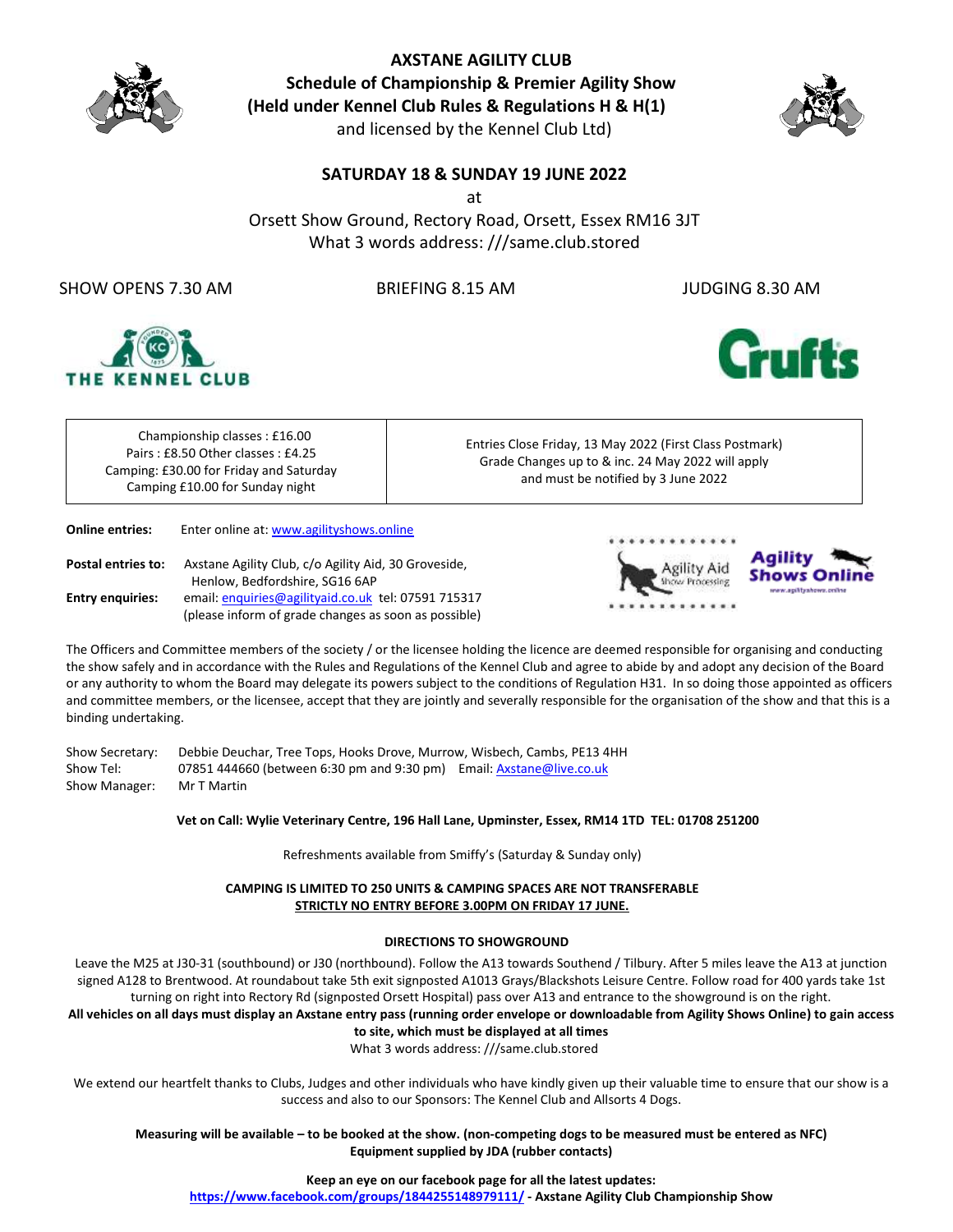### **SCHEDULE OF CLASSES**

Judges subject to change should circumstances dictate.

Reserve Judge: Ryan Hennessy, Nicky Hyland

| <b>Class</b> | <b>SATURDAY CLASSES</b>                                                                                               | <b>SATURDAY JUDGES</b> |
|--------------|-----------------------------------------------------------------------------------------------------------------------|------------------------|
| No.          |                                                                                                                       |                        |
| $\mathbf{1}$ | Small Championship (Grade 7)                                                                                          | <b>Troy Hedger</b>     |
| $\mathbf{2}$ | Small Jumping (Combined 1 to 4)                                                                                       | Nigel Rudd             |
| 3            | Small Jumping (Combined 5 to 7)                                                                                       | Alex Blackmore         |
| 4            | Special Small Tunnel & Jumping (Combined 1 to 7)                                                                      | Liz Brown              |
| 5            | Small Agility (Graded 1 to 2)                                                                                         | Mike Jackson           |
| 6            | Small Agility (Graded 3 to 5)                                                                                         | <b>Bill Chaffe</b>     |
| 7            | Small Agility (Graded 6 to 7)                                                                                         | <b>Bill Chaffe</b>     |
| 8            | Medium Championship (Grade 7)                                                                                         | <b>Troy Hedger</b>     |
| 9            | Medium Jumping (Combined 1 to 4)                                                                                      | Alex Blackmore         |
| 10           | Medium Jumping (Combined 5 to 7)                                                                                      | Alex Blackmore         |
| 11           | Special Medium Tunnel & Jumping (Combined 1 to 7)                                                                     | Liz Brown              |
| 12           | "Allsorts 4 Dogs" Medium Agility (Graded 1 to 2)                                                                      | Mike Jackson           |
| 13           | Medium Agility (Graded 3 to 5)                                                                                        | Mike Jackson           |
| 14           | Medium Agility (Graded 6 to 7)                                                                                        | Mike Jackson           |
| 15           | Special Crufts Medium ABC Agility Stakes Qualifier (Combined 1 to 7)                                                  | Jonathan Hallam        |
| 16           | Intermediate Jumping (Graded 1 to 2)                                                                                  | Sally Hatton-Savage    |
| 17           | Intermediate Jumping (Grade 3)                                                                                        | Nigel Rudd             |
| 18           | Intermediate Jumping (Grade 4)                                                                                        | Sally Hatton-Savage    |
| 19           | Intermediate Jumping (Grade 5)                                                                                        | Sally Hatton-Savage    |
| 20           | Intermediate Jumping (Graded 6 to 7)                                                                                  | Nigel Rudd             |
| 21           | Intermediate Agility (Combined 1 to 2)                                                                                | Mike Jackson           |
| 22           | Intermediate Agility (Combined 1 to 3)                                                                                | <b>Bill Chaffe</b>     |
| 23           | Intermediate Agility (Combined 3 to 4)                                                                                | <b>Tamzin Love</b>     |
| 24           | Intermediate Agility (Combined 4 to 5)                                                                                | Steve Hickson          |
| 25           | Intermediate Agility (Combined 5 to 7)                                                                                | <b>Tamzin Love</b>     |
| 26           | Intermediate Agility (Combined 6 to 7)                                                                                | Steve Hickson          |
| 27           | Special Crufts Intermediate Novice ABC Agility Stakes Qualifier (Combined                                             | Jonathan Hallam        |
|              | $1$ to 5)                                                                                                             |                        |
| 28           | Large Jumping (Graded 1 to 2)                                                                                         | Sally Hatton-Savage    |
| 29           | Large Jumping (Grade 3)                                                                                               | Nigel Rudd             |
| 30           | Large Jumping (Grade 4)                                                                                               | Sally Hatton-Savage    |
| 31           | Large Jumping (Grade 5)                                                                                               | Sally Hatton-Savage    |
| 32           | Large Jumping (Graded 6 to 7)                                                                                         | Nigel Rudd             |
| 33           | Large Agility (Combined 1 to 2)                                                                                       | Mike Jackson           |
| 34           | Large Agility (Combined 1 to 3)                                                                                       | <b>Bill Chaffe</b>     |
| 35           | Large Agility (Combined 3 to 4)                                                                                       | <b>Tamzin Love</b>     |
| 36           | Large Agility (Combined 4 to 5)                                                                                       | Steve Hickson          |
| 37           | Large Agility (Combined 5 to 7)                                                                                       | <b>Tamzin Love</b>     |
| 38           | Large Agility (Combined 6 to 7)                                                                                       | <b>Steve Hickson</b>   |
| 39           | Special Crufts Large Novice ABC Agility Stakes Qualifier (Combined 1 to 5)                                            | Jonathan Hallam        |
| 40           | Special Anysize Jumping (no weaves) (Combined 1 to 7) Jump heights will<br>be 20cms, 30cms & 40cms - Handlers' choice | Liz Brown              |
|              | Special Anysize Helter Skelter (no weaves) (Combined 1 to 7)                                                          |                        |
| 41           | Jump heights will be 20cms, 30cms & 40cms Handlers' choice                                                            | Alex Blackmore         |

### **DOGS DIE IN HOT VEHICLES.**

AXSTANE AGILITY CLUB RESERVES THE RIGHT TO FORCIBLY REMOVE DOGS IN DISTRESS FROM VEHICLES WITHOUT LIABILITY FOR ANY DAMAGE CAUSED

> **Your dog is vulnerable and AT RISK if left in a vehicle in high temperatures and even on days considered as slightly warm. Please take care of your dog.**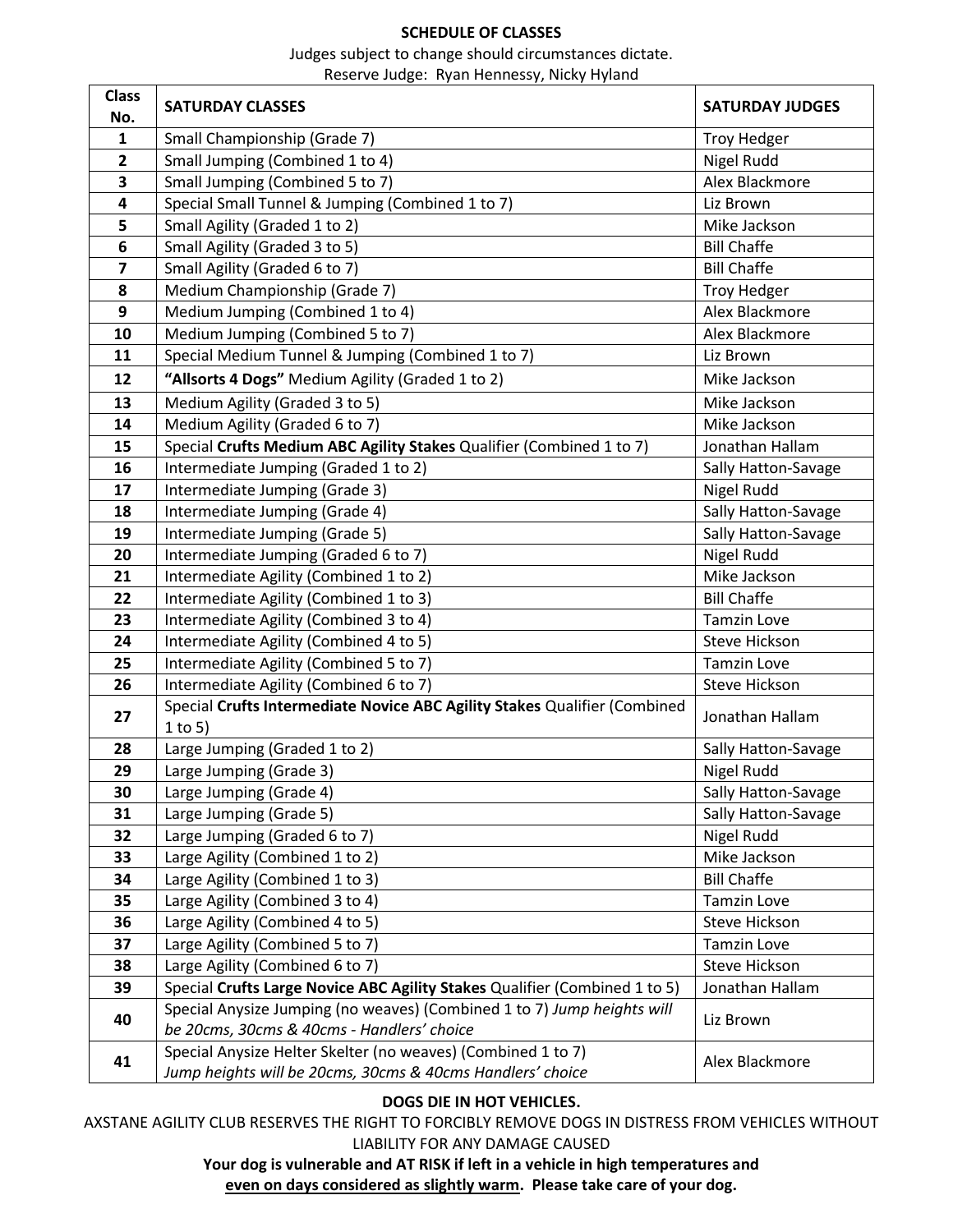### **SCHEDULE OF CLASSES**

| <b>Class</b><br>No. | <b>SUNDAY CLASSES</b>                                                                                                 | <b>SUNDAY JUDGES</b>  |  |
|---------------------|-----------------------------------------------------------------------------------------------------------------------|-----------------------|--|
|                     | <b>Special Discover Dogs Small/Mixi Pairs</b>                                                                         |                       |  |
| 42a                 | (Small/Medium Combined 1 to 7)                                                                                        |                       |  |
|                     | Special Discover Dogs Small/Mixi Pairs                                                                                |                       |  |
| 42b                 | (Small/Intermediate Combined 1 to 7)                                                                                  | Carla Whyte           |  |
|                     | Special Discover Dogs Small/Mixi Pairs                                                                                |                       |  |
| 42c                 | (Small/Large Combined 1 to 7)                                                                                         |                       |  |
| 43                  | Small Jumping (Graded 1 to 3)                                                                                         | Becky Weetman         |  |
| 44                  | Small Jumping (Graded 4 to 5)                                                                                         | <b>Becky Weetman</b>  |  |
| 45                  | Small Jumping (Graded 6 to 7)                                                                                         | Sue Cuddon            |  |
| 46                  | Small Agility (Combined 1 to 3)                                                                                       | <b>Richard Davies</b> |  |
| 47                  | Small Agility (Combined 1 to 4)                                                                                       | Simon Chandler        |  |
| 48                  | Small Agility (Combined 4 to 5)                                                                                       | Nicole Turner         |  |
| 49                  | Small Agility (Combined 5 to 7)                                                                                       | <b>Kerry Munnings</b> |  |
| 50                  | Small Agility (Combined 6 to 7)                                                                                       | Nicole Turner         |  |
| 51                  | Medium Jumping (Graded 1 to 3)                                                                                        | Nina Gibson           |  |
| 52                  | Medium Jumping (Graded 4 to 5)                                                                                        | Becky Weetman         |  |
| 53                  | Medium Jumping (Graded 6 to 7)                                                                                        | Nina Gibson           |  |
| 54                  | Medium Agility (Combined 1 to 2)                                                                                      | <b>Richard Davies</b> |  |
| 55                  | Medium Agility (Combined 1 to 4)                                                                                      | <b>Kerry Munnings</b> |  |
| 56                  | The Kennel Club Medium Novice Cup Agility Stakes (Combined 3 to 5)                                                    | Nicole Turner         |  |
| 57                  | The Kennel Club Medium Dog Agility Stakes (Combined 5 to 7)                                                           | lan Armstrong         |  |
| 58                  | Medium Agility (Combined 6 to 7)                                                                                      | Nicole Turner         |  |
| 59                  | Intermediate Jumping (Combined 1 to 2)                                                                                | Becky Weetman         |  |
| 60                  | Intermediate Jumping (Combined 1 to 3)                                                                                | Sam Lane              |  |
| 61                  | Intermediate Jumping (Combined 3 to 4)                                                                                | Sue Cuddon            |  |
| 62                  | Intermediate Jumping (Combined 4 to 5)                                                                                | Nina Gibson           |  |
| 63                  | Intermediate Jumping (Combined 5 to 7)                                                                                | Carla Whyte           |  |
| 64                  | Intermediate Jumping (Combined 6 to 7)                                                                                | Sam Lane              |  |
| 65                  | Intermediate Agility (Graded 1 to 2)                                                                                  | <b>Kerry Munnings</b> |  |
| 66                  | Intermediate Agility (Grade 3)                                                                                        | Simon Chandler        |  |
| 67                  | Intermediate Agility (Grade 4)                                                                                        | Simon Chandler        |  |
| 68                  | Intermediate Agility (Grade 5)                                                                                        | <b>Richard Davies</b> |  |
| 69                  | Intermediate Agility (Graded 6 to 7)                                                                                  | lan Armstrong         |  |
| 70                  | Large Jumping (Combined 1 to 2)                                                                                       | Becky Weetman         |  |
| 71                  | Large Jumping (Combined 1 to 3)                                                                                       | Sam Lane              |  |
| 72                  | Large Jumping (Combined 3 to 4)                                                                                       | Sue Cuddon            |  |
| 73                  | Large Jumping (Combined 4 to 5)                                                                                       | Nina Gibson           |  |
| 74                  | Large Jumping (Combined 5 to 7)                                                                                       | Carla Whyte           |  |
| 75                  | Large Jumping (Combined 6 to 7)                                                                                       | Sam Lane              |  |
| 76                  | Large Agility (Graded 1 to 2)                                                                                         | <b>Kerry Munnings</b> |  |
| 77                  | Large Agility (Grade 3)                                                                                               | Simon Chandler        |  |
| 78                  | Large Agility (Grade 4)                                                                                               | Simon Chandler        |  |
| 79                  | Large Agility (Grade 5)                                                                                               | <b>Richard Davies</b> |  |
| 80                  | Large Agility (Graded 6 to 7)                                                                                         | Ian Armstrong         |  |
| 81                  | Special Anysize Jumping (no weaves) (Combined 1 to 7)<br>Jump heights will be 20cms, 30cms & 40cms - Handlers' choice | Sue Cuddon            |  |
|                     | Special Anysize Helter Skelter (no weaves) (Combined 1 to 7)                                                          |                       |  |
| 82                  | Jump heights will be 20cms, 30cms & 40cms - Handlers' choice                                                          | Carla Whyte           |  |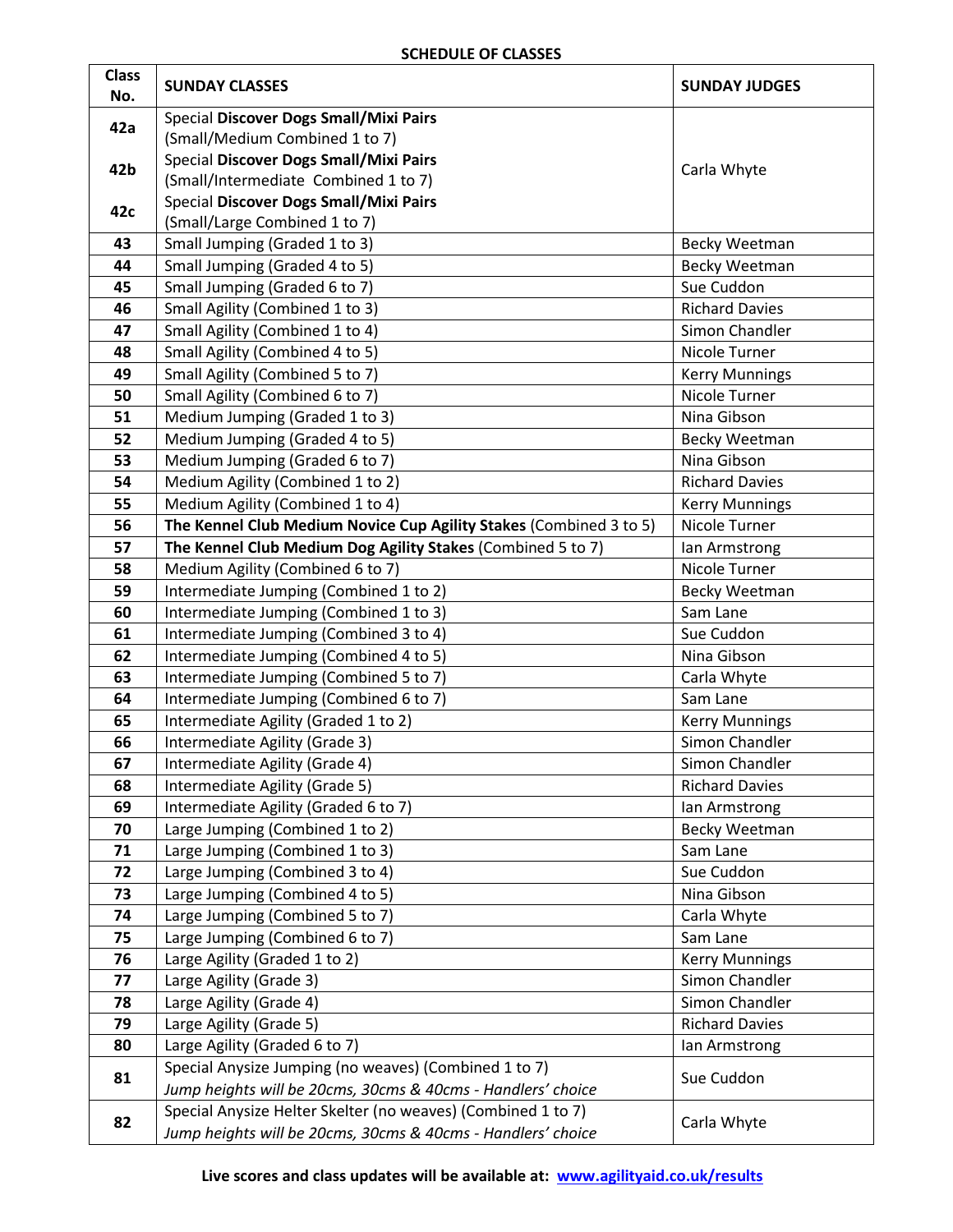# **HELPERS NEEDED**

#### **Your help is needed.**

**We are a small Club organising this show and we would be very pleased to receive offers of help.** 

**If your club or group can completely run a ring on the day, please let us know ASAP (email to [Axstane@live.co.uk\)](mailto:Axstane@live.co.uk).** 

### **Axstane will pay £100 and provide up to twelve lunches as well as guaranteed camping for those providing a full prearranged ring party.**

**We will need the name of your group and the names of the individuals, to avoid double counting.**

**If you are not part of a group, but can still help out as an individual, please also let us know your preferred time (Saturday or Sunday plus am/pm/both and preferred jobs) on either the entry form or via Agility Shows Online.** 

\_\_\_\_\_\_\_\_\_\_\_\_\_\_\_\_\_\_\_\_\_\_\_\_\_\_\_\_\_\_\_\_\_\_\_\_\_\_\_\_\_\_\_\_\_\_\_\_\_

#### **PLEASE REMEMBER**

**In accordance with KC Rules, all Small, Medium and Intermediate dogs must have been officially measured before competing at a KC licensed Agility show.**

| <b>SMALL CLASSES:</b>        | Only open to dogs which measure 35cm or less at the withers.                |
|------------------------------|-----------------------------------------------------------------------------|
| <b>MEDIUM CLASSES:</b>       | Only open to dogs which measure over 35cm but 43cm or under at the withers. |
| <b>INTERMEDIATE CLASSES:</b> | Only open to dogs which measure over 43cm but 50cm or under at the withers. |
| <b>LARGE CLASSES:</b>        | Only open to dogs which measure over 50cm at the withers.                   |

### **Covid-19**

If a competitor, or anyone in their household, has Covid-19 related symptoms or has tested positive for Covid-19 they must isolate in line with Government advice. The competitor must not attend the event

#### **ELIGIBILITY FOR CLASSES**

In the following definitions of classes First Prizes or other prize wins are those gained in standard classes at any Kennel Club licensed Championship Agility, Premier Agility, Open Agility or Limited Agility Shows (i.e. Special classes and invitational events excepted).

A maximum of four standard classes may be scheduled for any dog on an individual day of competition. Any number of special classes may be scheduled.

Standard classes may be scheduled for Agility Shows, as Agility classes or Jumping classes. All standard classes must contain the Weaving Poles obstacle. Standard Agility classes must contain the following elements: "A Ramp", Dog Walk and See-Saw. With this proviso classes are defined as follows:-

**Class Structure**. A Class may either be held as a Graded Class or a Combined Class. A Graded Class may be scheduled for a maximum of three consecutive Grades with separate results and awards issued for each grade. A Combined Class may be scheduled for more than one consecutive grade with one overall set of results.

**Progression**. Progression from each Grade will be determined by the eligibility for the class as referenced in H(1)(A)11. Results from Combined Classes will only count towards progression from the dog's current grade.

To count for progression wins must be gained in standard classes at Kennel Club Licensed Agility Shows. Only a first place with a clear round completed within the course time set by the judge will count towards grade progression. Competitors will be allowed to walk the course set at Small, Medium**,** Intermediate or Large height without their dog(s) before the class begins

**Points Progression.** At the handler's discretion a dog may progress up to Grade 4 by winning 100 points at each grade, using the Agility Warrant points scheme (Regulation K3.c refers). A minimum of 50 points must be gained in agility (not jumping) classes in the relevant grade. If this method of progression is selected, the handler must ensure the Show Secretary signs the dog's Agility Record Book at the first show entered at the higher grade. There is no time limit on this progression, however once a dog has progressed, it cannot return to a previous grade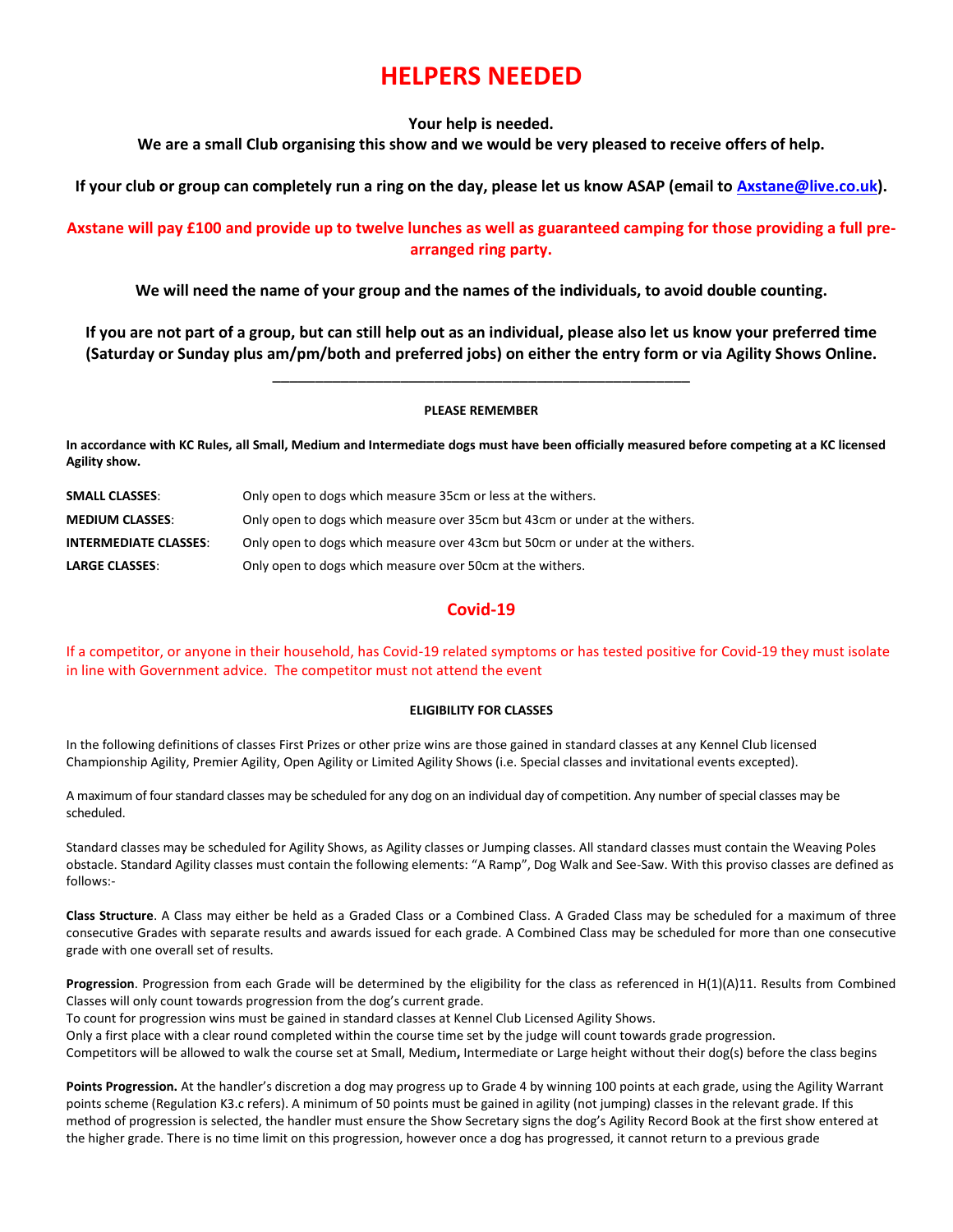#### **STANDARD CLASSES**

Only first prizes and points gained in standard classes at Kennel Club licensed Agility Shows may be used for progression through the classes. (A dog is only eligible for one grade). In defining the eligibility of the owner or handler for Grade 1, the two wins and points progression referred to in the definition apply only to one dog and not an accumulation of dogs.

### **Grade 1**

Open to owners, handlers or dogs which have not gained a minimum of two first places at Grade 1 at Kennel Club Licensed Agility Shows, at least one of which must have been gained in an agility (not jumping) class. N.B Owners, handlers or dogs previously qualified out of Grade 1 are not eligible for this class.

### **Grade 2**

Open to dogs which are not eligible for Grade 1 or have elected to progress on points from Grade 1 and are not eligible for Grades 3, 4, 5, 6, or 7.

### **Grade 3**

Open to dogs which have gained a minimum of two first places at Grade 2 at Kennel Club Licensed Agility Shows, one of which must have been gained in an agility (not jumping) class, or have elected to progress on points from Grade 2 and are not eligible for Grades 2, 4, 5, 6 or 7.

#### **Grade 4**

Open to dogs which have gained a minimum of three first places at Grade 3 at Kennel Club Licensed Agility Shows, two of which must have been gained in agility (not jumping classes), or have elected to progress on points from Grade 3 and are not eligible for Grades 2, 3, 5, 6 or 7

### **Grade 5**

Open to dogs which have gained a minimum of four first places at Grade 4 at Kennel Club Licensed Agility Shows, two of which must have been gained in agility (not jumping) classes, and are not eligible for Grades 2, 3, 4, 6 or 7

#### **Grade 6**

Open to dogs which have gained a minimum of four first places at Grade 5 at Kennel Club Licensed Agility Shows, two of which must have been gained in agility (not jumping) classes, and are not eligible for Grades 2, 3, 4, 5 or 7.

#### **Grade 7**

Open to dogs which have gained a minimum of five first places at Grade 6 at Kennel Club Licensed Agility Shows, three of which must have been gained in agility (not jumping) classes, and are not eligible for Grades 2, 3, 4, 5 or 6.

### **CHAMPIONSHIP CLASS (Kennel Club Championship Agility Certificate)**

Open to dogs having qualified to compete in Grade 7 which have had five wins at Full Height in either Grade 6 or Grade 7, at least three of which must be gained in agility classes. To consist of 2 qualifying rounds of Standard Kennel Club Classes, 1 Agility Class and 1 Jumping Class, and a final round of Agility, to be held at the same Show.

**TUNNEL & JUMPING CLASSES (Special)**: These classes will consist of only tunnels and jumps.

**ANYSIZE HELTER SKELTER CLASS (Special)**: These classes are open to any dog not entered in any other class at this show (except Anysize classes). It is intended as a fun class for older dogs, new dogs and 'don't fit anywhere else' dogs, so that all our dogs may enjoy agility shows. There will be no tyre or weaves in these classes and the course will be set in increasing or decreasing circles. **The handler may choose which height is best for their dog, regardless of their dog's size.** 

**ANYSIZE JUMPING CLASS (Special)**: These classes are open to any dog not entered in any other class at this show (except Anysize classes). It is intended as a fun class for older dogs, new dogs and 'don't fit anywhere else' dogs, so that all our dogs may enjoy agility shows. There will be no tyre or weaves in these classes. **The handler may choose which height is best for their dog, regardless of their dog's size.** 

**Anysize Classes - The jump height options are:** 20cms & long jump (if used) will be maximum 2 units, 30cms & long jump (if used) will be maximum 3 units or 40cms & long jump (if used) will be maximum 4 units. Please ensure you are ringside when the jumps are at the height you wish to do, they cannot be altered once changed.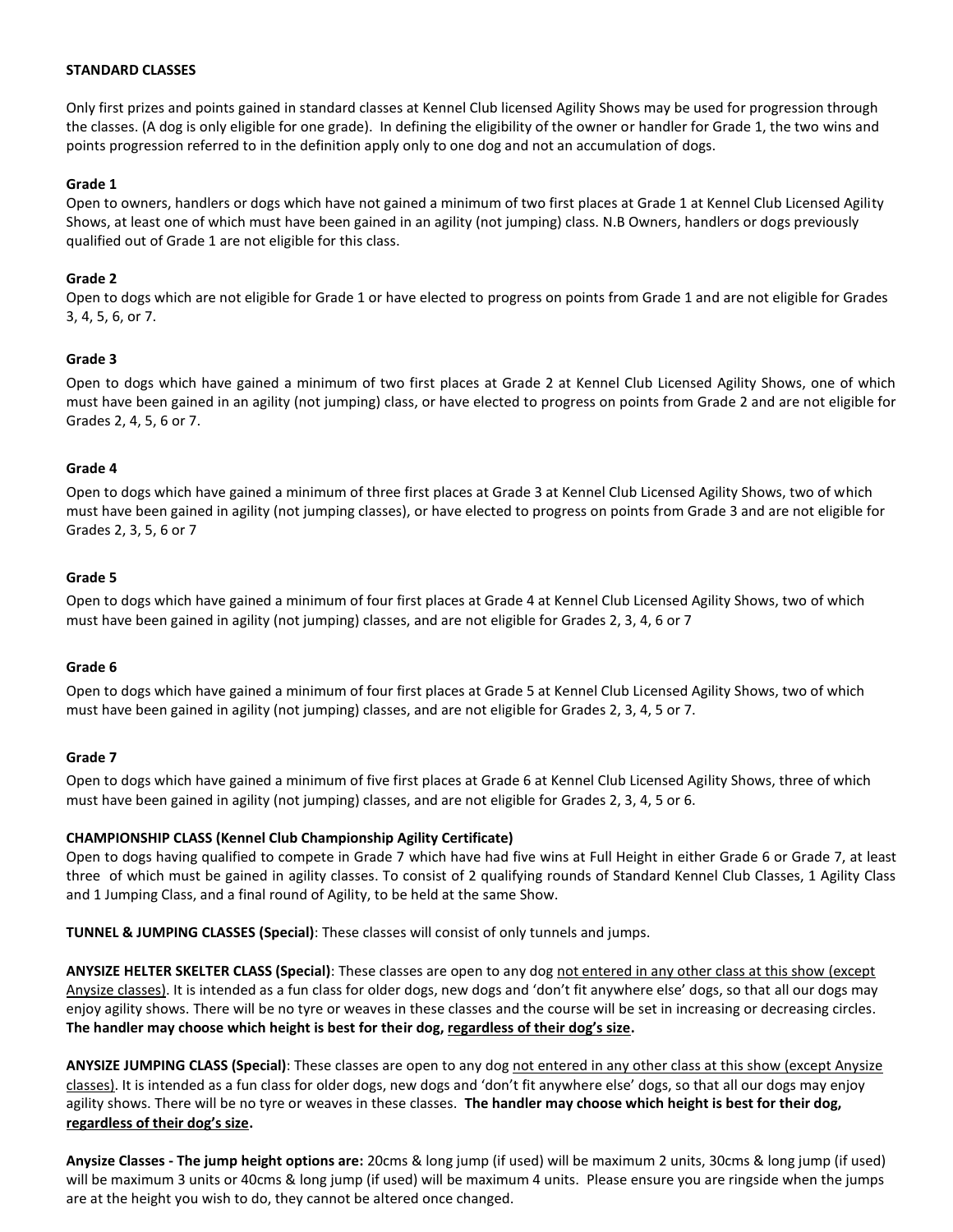

### **THE KENNEL CLUB MEDIUM DOG AGILITY STAKES**

All events must be judged under the appropriate Kennel Club Regulations H & H(1) in force at the time of the event. Competitors entering any competition will be deemed to have agreed to abide by these rules.

All heats must take place at Kennel Club licensed shows and the class name in the schedule should replicate exactly the name of the competition as stated in these rules.

All Kennel Club supported competitions must be judged using standard marking.

If the entry for the heat exceeds 360 the class must be split into two equal parts. If the entry exceeds 540 the class must be split into three equal parts. No part, if split, may be less than 150 dogs. Rosettes and awards remain unchanged if the heat is split and will be given for each part.

Dogs entered in any heats must be eligible for the competition entered and judges retain the right to check the height of any dog or ask to see the height stated in the Kennel Club Record Book.

The handler that qualifies a dog for the Quarter-Final / Semi-Final / Final will be the handler that competes, handler substitutions are not allowed.

Dogs cannot compete in more than one competition at The Kennel Club Agility Stakes finals. If a dog qualifies for more than one Quarter-Final or Semi-Final the first successful qualification will take precedence and the dog will be withdrawn from any further Quarter/Semi-Finals and replaced by a reserve.

Once a dog has qualified for The Kennel Club Agility Stakes final, or as a reserve the handler is deemed to have accepted an offer to compete at The Kennel Club Agility Stakes final, it invalidates any reserve places in any other competition. If the first invitation to compete is declined it invalidates any reserve places in any other competition.

All winners of The Kennel Club Agility Stakes Grand Finals will be invited to compete in the following year's Quarter-Final or Semi-Final without qualifying through the usual procedure via heats. There will be an entry fee for each dog at the quarter/semi-finals.

(These rules would be amended if any changes are made to Kennel Club Agility Regulations during the course of the competition year).

#### **Eligibility**

This competition will be classified as Medium Dog combined Grades 5 to 7 and judged under the Kennel Club Regulations for standard classes.

Competitors may enter more than one dog in a heat. Competitors may qualify more than one dog for the Semi-Final, however only the competitor's highest placed dog at the Semi-Final will qualify for The Kennel Club Agility Stakes Grand Final. Once a dog has qualified for the Semi-Final/Final, further heats may be entered for competition although any placings in these further heats will not affect the dog's eligibility for the Semi-Final/Final.

The first three previously unqualified placed dogs from each heat will go forward to the Semi-Final. The first 10 dogs from this Semi-Final will qualify for the Final at the London International Horse Show (subject to the above).

Those dogs eligible to compete in Medium dog competition are those measuring over 35cm and those measuring 43cm or under at the withers.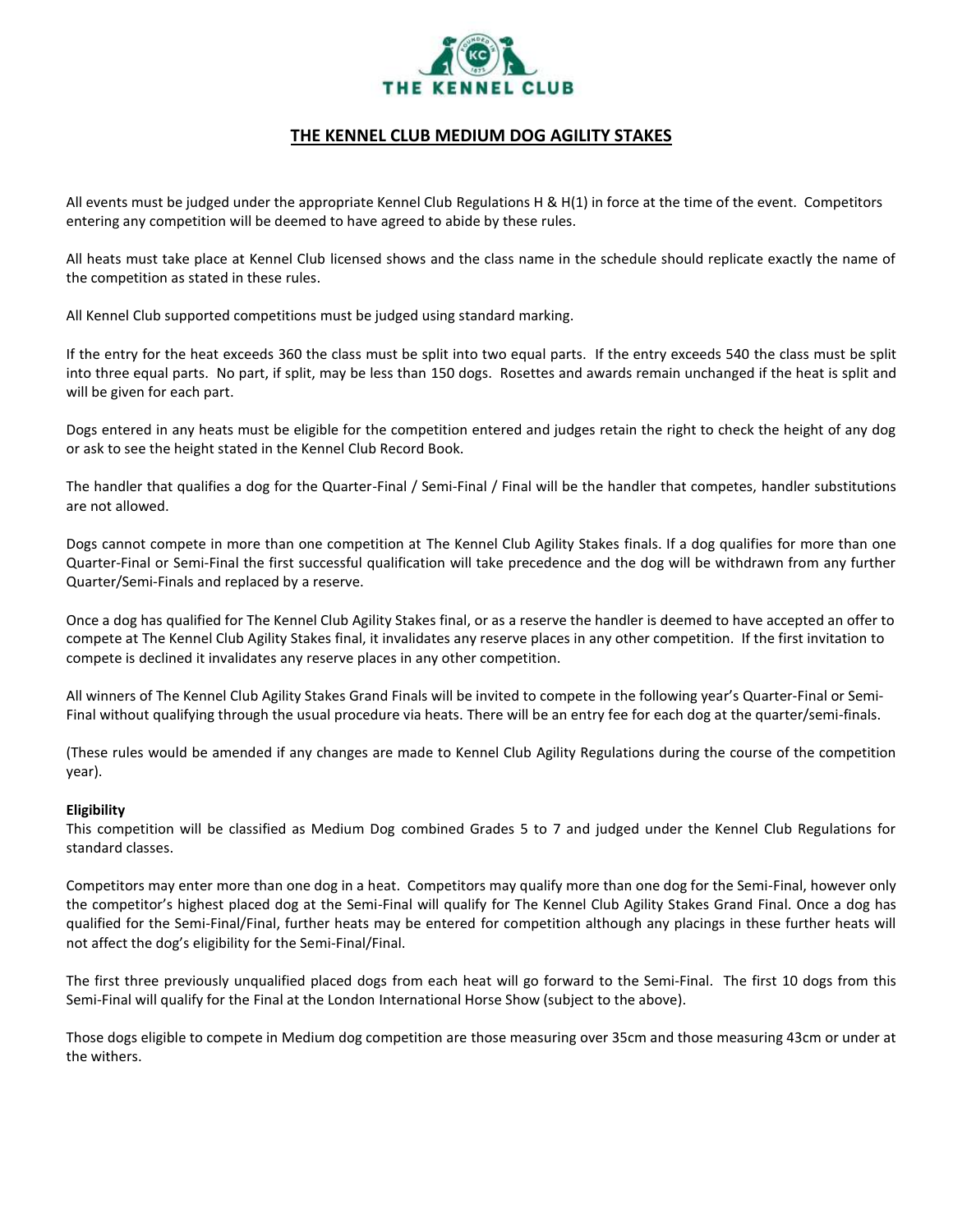

### **Discover Dogs Small / Mixi Pairs Challenge (Special) 2022**

This is a competition consisting of eight heats of jumping. The competition is open to small dogs, partnering a medium dog, an intermediate dog or a large dog, and heats will be scheduled as a Special combined class for grades 1 to 7.

### **Eligibility**

The competition is open to two dogs with separate handlers. One dog must be a small dog, 35cm or under at the withers, the partner can be a medium dog, over 35cm but 43cm or under at the withers, or an intermediate dog over 43cm and measuring 50cm or under at the withers, or a large dog over 50cm.

Handlers with more than one dog may enter in more than one pair. However, they may only qualify a maximum of two dogs for the final. No surrogate handlers will be allowed in the final.

Should a qualified dog or handler within a pair be unable/unfit to enter the final, that pair will not be able to compete. Their place in the final will be offered to the next available pair with the highest points who have not qualified.

### **Competition Rules**

The competition will be held under Kennel Club rules and regulations for Agility and any handler entering the competition will be deemed to have agreed to abide by these rules and regulations. Standard rules will apply and all equipment used shall be of a standard size for that height category.

This is a relay competition with a baton change taking place either in a box or behind a line at the judges' discretion.

No part of the next dog/handler must be over the start line at the change over; failure to observe this will incur a penalty of 20 faults.

An elimination will incur a penalty of 100 faults, a dropped baton will incur a penalty of 20 faults. Once a dog has been eliminated it cannot incur further faults. However, if either member of the pair fail to complete the course or either of the dogs foul the ring the pair will be disqualified.

The competition will involve changes of height of the obstacles being jumped by the medium / intermediate / large dogs at two stages during the class. The judge will decide which height of dog to start with and will announce the change of height when relevant. It is the competitors' responsibility to be available accordingly. The course will be walked by everyone before the beginning of the class.

The final will consist of two rounds of jumping competition. The winners of the Discover Dogs Small / Mixi Pairs will be the pair with the least combined faults in the fastest combined time calculated over the two rounds of the final. Discover Dogs will be held at Excel, London. Car parking will not be provided by the Kennel Club.

Please note there will be an entry fee to compete in the final.

### **Qualifying**

Points will be awarded to the specific pair (consisting of two handlers with their dogs) which competes at the heat. Points are not transferable between different pair combinations.

Pairs will score 15 points for 1<sup>st</sup> place down to 1 point for 15<sup>th</sup> place. Points will be accumulated over all eight heats and the 15 pairs with the most points will go through to the final at Discover Dogs 2022.



### **Crufts Medium ABC Agility Stakes (Special) 2022 - 2023**

#### **Eligibility**

This competition is a special agility competition open to all dogs excluding Border Collies, Working Sheepdogs and any of their crosses. In the event of any dispute regarding the parentage of a dog competing in the ABC Agility competition, any concerns should be recorded in the Incident Book and reported to the Kennel Club.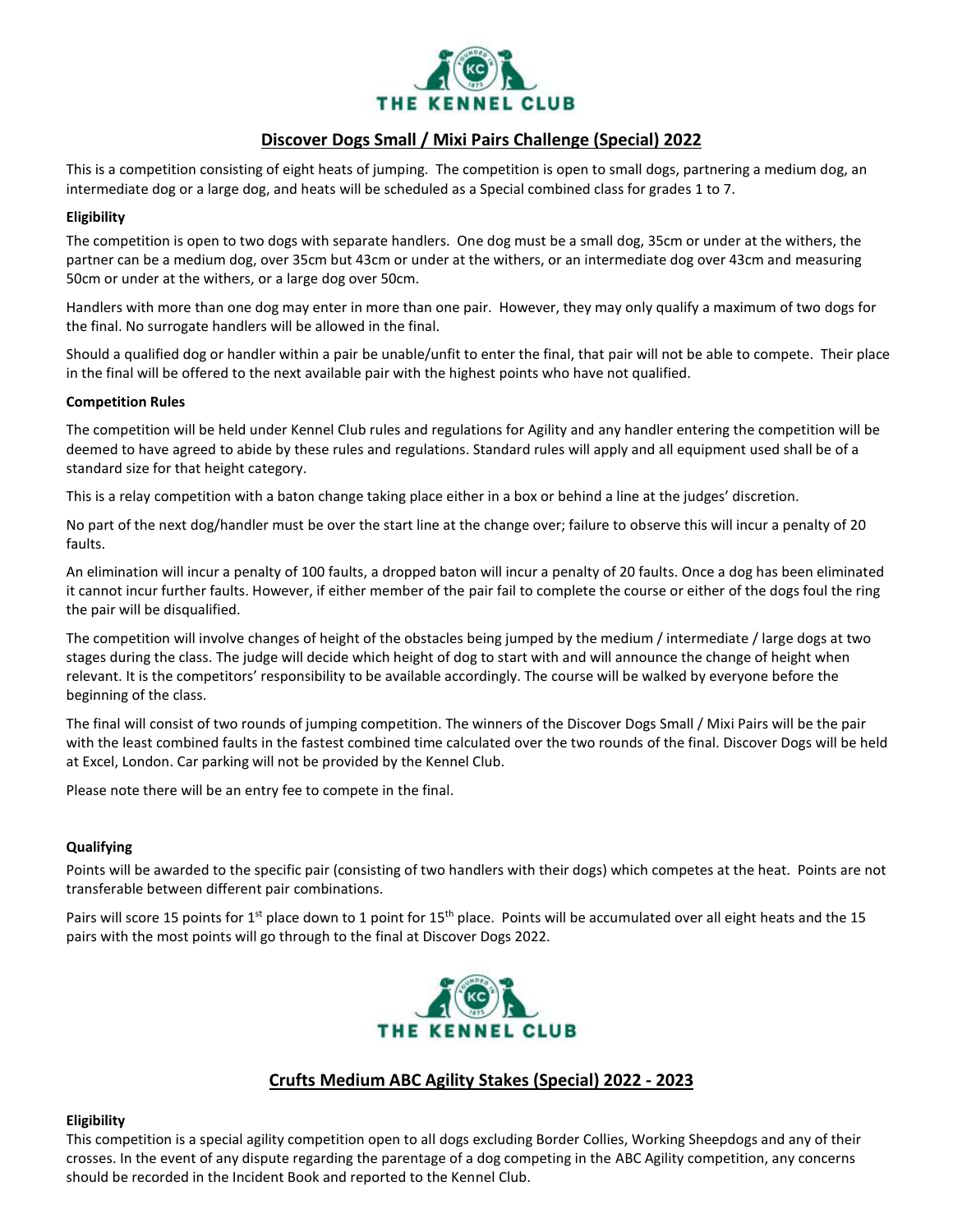Those dogs eligible to compete in Medium dog competition are those measuring over 35cm and those measuring 43cm or under at the withers and eligible to compete in combined Grades 1 to 7 for Medium dogs.

### **Competition Rules**

The competition will be held under Kennel Club rules and regulations for Agility and any handler entering the competition will be deemed to have agreed to abide by these rules and regulations. Standard rules will apply and all equipment used shall be of a standard size for that height category,

The semi-final will consist of one round of agility competition and one round of jumping competition; the top 8 dogs qualifying for Crufts will be those with the least combined faults in the fastest combined time calculated over the two rounds of the semi-final. If there is equality of faults and time, or if there is an insufficient number of dogs which have not been eliminated in ether round, the agility round will take precedence. The final will consist of one round of agility. The winner of the Crufts Medium ABC Agility Stakes will be the dog and handler with the least faults in the fastest time.

### **Qualifying**

There will be 10 qualifying shows throughout the year. The first 10 placed dogs in each heat will have the following points awarded:

 $1<sup>st</sup>$  place = 10 points, 2<sup>nd</sup> place = 9 points etc. down to 10<sup>th</sup> place = 1 point. Qualifying points will be awarded down to 10<sup>th</sup> even if the show does not award class places down to  $10^{\text{th}}$ .

If a qualified handler or dog is unable/unfit to attend the final, reserves will be taken from dog/s with the highest number of points from the heats which have/has not qualified.

The top fifteen dogs, with the most points, will be invited to a semi-final at [Discover](https://www.discoverdogs.org.uk/) Dogs 2022. Please note that there will be an entry fee to compete at the semi-final. A maximum of three representatives of any one breed will be invited to the semi-final. This decision will be at the organisers' discretion. Breeds will be recorded in the same way that they are registered on The [Kennel](https://www.thekennelclub.org.uk/) Club [database.](https://www.thekennelclub.org.uk/) [Discover](https://www.discoverdogs.org.uk/) Dogs will be held at Excel, London. Car parking will not be provided by The [Kennel](https://www.thekennelclub.org.uk/) Club.

The first eight highest placed dogs at the semi-final will be invited to compete in the finals to be held at Crufts Dog Show, NEC Birmingham in March 2023. Please note that there will be an entry fee to compete at the final.



### **Crufts Intermediate Novice ABC Agility Stakes (Special) 2022 - 2023**

### **Eligibility**

This competition is a special agility competition open to all dogs excluding Border Collies, Working Sheepdogs and any of their crosses. In the event of any dispute regarding the parentage of a dog competing in the ABC Agility competition, any concerns should be recorded in the Incident Book and reported to the Kennel Club.

Those dogs eligible to compete in competition for Intermediate dogs are those measuring over 43cm and measuring 50cm or under at the withers

Dogs should be eligible to compete at Grade 1 - 5 at the time of qualifying for the semi-final. Any subsequent wins gained by the dog will not alter its eligibility to compete in the semi-final or final.

### **Competition Rules**

The competition will be held under Kennel Club rules and regulations for Agility and any handler entering the competition will be deemed to have agreed to abide by these rules and regulations. Standard rules will apply and all equipment used shall be of a standard size for that height category.

The semi-final will consist of one round of agility competition and one round of jumping competition; the top 8 dogs qualifying for Crufts will be those with the least combined faults in the fastest combined time calculated over the two rounds of the semi-final. If there is equality of faults and time, or if there is an insufficient number of dogs which have not been eliminated in ether round, the agility round will take precedence.

The final will consist of one round of agility. The winner of the Crufts Intermediate Novice ABC agility Stakes will be the dog and handler with the least faults in the fastest time.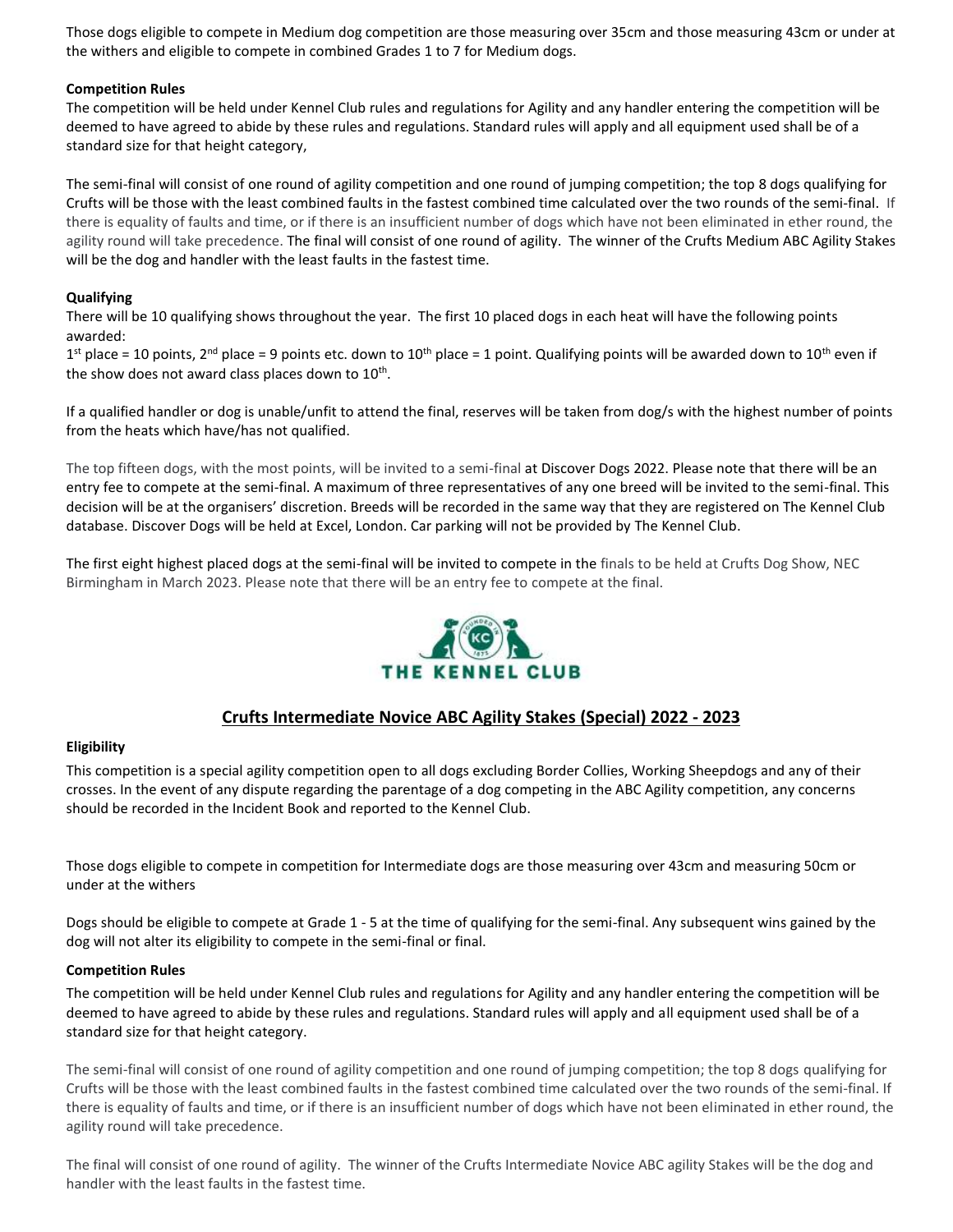### **Qualifying**

There will be 10 qualifying shows throughout the year. The first 10 placed dogs in each heat will have the following points awarded:

1<sup>st</sup> place = 10 points, 2<sup>nd</sup> place = 9 points etc. down to 10<sup>th</sup> place = 1 point. Qualifying points will be awarded down to 10<sup>th</sup> even if the show does not award class places down to  $10^{\text{th}}$ .

If a qualified handler or dog is unable/unfit to attend the final, reserves will be taken from dog/s with the highest number of points from the heats which have/has not qualified.

The top fifteen dogs, with the most points, will be invited to a semi-final at [Discover](https://www.discoverdogs.org.uk/) Dogs 2022. Please note that there will be an entry fee to compete at the semi-final. A maximum of three representatives of any one breed will be invited to the semi-final. This decision will be at the organisers' discretion. Breeds will be recorded in the same way that they are registered on The [Kennel](https://www.thekennelclub.org.uk/) [Club](https://www.thekennelclub.org.uk/) database. [Discover](https://www.discoverdogs.org.uk/) Dogs will be held at Excel, London. Car parking will not be provided by The [Kennel](https://www.thekennelclub.org.uk/) Club.

The first eight highest placed dogs at the semi-final will be invited to compete in the finals to be held at Crufts Dog Show, NEC Birmingham in March 2023. Please note that there will be an entry fee to compete at the final.



### **Crufts Large Novice ABC Agility Stakes (Special) 2022 - 2023**

### **Eligibility**

This competition is a special agility competition open to all dogs excluding Border Collies, Working Sheepdogs and any of their crosses. In the event of any dispute regarding the parentage of a dog competing in the ABC Agility competition, any concerns should be recorded in the Incident Book and reported to the Kennel Club.

Those dogs eligible to compete in competition for Large dogs are those measuring over 50cm at the withers.

Dogs should be eligible to compete at Grade 1 - 5 at the time of qualifying for the semi-final. Any subsequent wins gained by the dog will not alter its eligibility to compete in the semi-final or final.

### **Competition Rules**

The competition will be held under Kennel Club rules and regulations for agility and any handler entering the competition will be deemed to have agreed to abide by these rules and regulations. Standard rules will apply and all equipment used shall be of a standard size for that height category.

The semi-final will consist of one round of agility competition and one round of jumping competition; the top 8 dogs qualifying for Crufts will be those with the least combined faults in the fastest combined time calculated over the two rounds of the semi-final. If there is equality of faults and time, or if there is an insufficient number of dogs which have not been eliminated in ether round, the agility round will take precedence.

The final will consist of one round of agility. The winner of the Crufts Large Novice ABC agility Stakes will be the dog and handler with the least faults in the fastest time.

### **Qualifying**

There will be 10 qualifying shows throughout the year. The first 10 placed dogs in each heat will have the following points awarded:

 $1<sup>st</sup>$  place = 10 points, 2<sup>nd</sup> place = 9 points etc. down to 10<sup>th</sup> place = 1 point. Qualifying points will be awarded down to 10<sup>th</sup> even if the show does not award class places down to  $10^{\text{th}}$ .

If a qualified handler or dog is unable/unfit to attend the final, reserves will be taken from dog/s with the highest number of points from the heats which have/has not qualified.

The top fifteen dogs, with the most points, will be invited to a semi-final at [Discover](https://www.discoverdogs.org.uk/) Dogs 2022. Please note that there will be an entry fee to compete at the semi-final. A maximum of three representatives of any one breed will be invited to the semi-final. This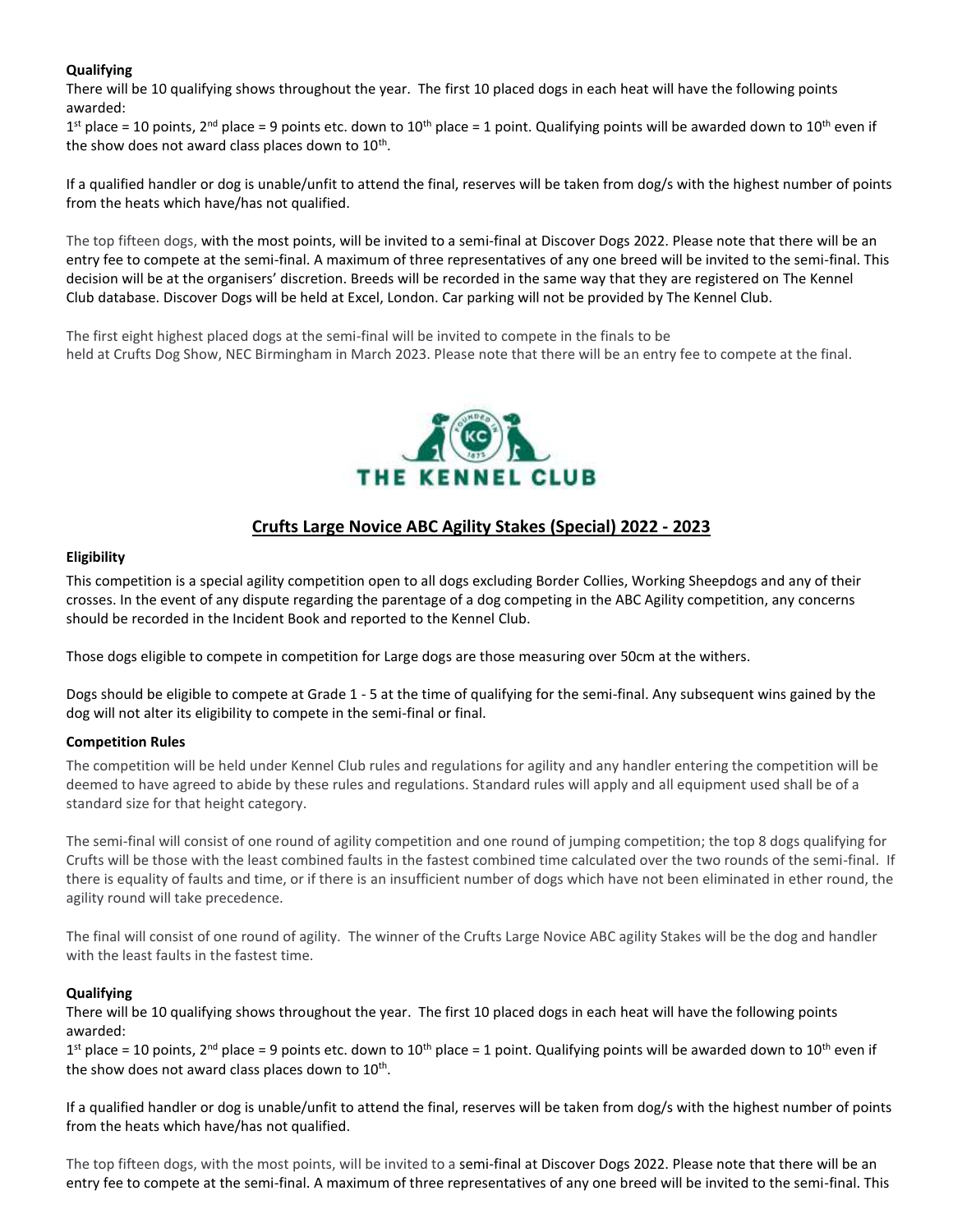decision will be at the organisers' discretion. Breeds will be recorded in the same way that they are registered on The [Kennel](https://www.thekennelclub.org.uk/) [Club](https://www.thekennelclub.org.uk/) database. [Discover](https://www.discoverdogs.org.uk/) Dogs will be held at Excel, London. Car parking will not be provided by The [Kennel](https://www.thekennelclub.org.uk/) Club.

The first eight highest placed dogs at the semi-final will be invited to compete in the finals to be held at Crufts Dog Show, NEC Birmingham in March 2023. Please note that there will be an entry fee to compete at the final.



### **The Kennel Club Medium Novice Cup Dog Agility Stakes**

### **Eligibility**

Dogs should be eligible to enter a Grade 3, 4 or 5 class at the time of qualifying for the semi-final. Any subsequent wins gained by the dog will not alter its eligibility to compete in the Semi-Final or Final.

There will be up to 14 separate heats for large, intermediate, medium and small height dogs at Kennel Club licensed shows throughout the country, plus an additional heat on Thursday 11 August 2022 at the International agility Festival.

Competitors may enter more than one dog in a heat. Competitors may qualify more than one dog for the Semi-Final at the International agility Festival, however only the competitor's highest placed dog at the Semi-Final will qualify for the Crufts Grand Final.

Once a dog has qualified for the Semi-Final, further heats may be entered for competition although any placings in these heats will not affect the dog's eligibility for the Semi-Final.

### **Qualifying**

The first 2 previously unqualified dogs from each heat will go forward to the Semi-Final at The [Kennel](https://www.thekennelclub.org.uk/) Club International agility Festival on Saturday 13 August 2022. There will also be a Novice Cup heat at The [Kennel](https://www.thekennelclub.org.uk/) Club International agility Festival on Thursday 11 August 2022, where the first 5 previously unqualified placed dogs will also go forward to Saturday's Semi-Final. If the heat is split then 2 dogs will be taken from each part.

If a competitor does not take up the invitation to compete in the semi-final, the invitation will be rolled down to the next applicable dog from the relevant heat.

The top 6 medium dogs from the Semi-Final round of The [Kennel](https://www.thekennelclub.org.uk/) Club Novice Cup will be invited to compete in the Final at Crufts 2023. Please note there will be an entry fee for the final.

### **RULES AND REGULATIONS OF AXSTANE AGILITY CLUB.**

- 1. Dogs entered at Kennel Club licensed Agility Shows must be registered at the Kennel Club in accordance with Kennel Club Regulations for Classification and Registration B or else registration or transfer of registration must have been applied for. The registration number/Authority to Compete number will be required for each entry.
- 2. All dogs registered and resident outside the UK must be issued with a Kennel Club Authority to Compete (ATC) number before entry to the show/event can be made. All overseas entries without a Kennel Club Registration number or an Authority to Compete number will be returned to the exhibitor/competitor.
- 3. The entry fees are £16.00 for Championship classes, £4.25 for individual classes, £8.50 for pairs classes. Not for Competition is free. Camping is £30.00 for Friday and Saturday night, £10.00 for Sunday night. All campers must vacate the site by 10am Monday 20 June 2022.
- 4. Internet entries will be accepted vi[a www.agilityshows.online](http://www.agilityshows.online/)
- 5. If you enter the show by paper entry form and choose to download your ring cards you are agreeing for the information on them to be publicly viewable online.
- 6. The show organisers or their authorised agents may make results from this show publicly available and share results with third parties for the same purpose.
- 7. The Committee reserves to itself the right to refuse entries.
- 8. Only dogs of 18 calendar months of age and over on the day of competition are eligible for competition at Kennel Club licensed Agility Shows
- 9. Not For Competition entries will be accepted for dogs aged four calendar months and over. Dogs must be Kennel Club registered with their details recorded on the entry form.
- 10. A dog must not compete in the same class more than once, including special classes.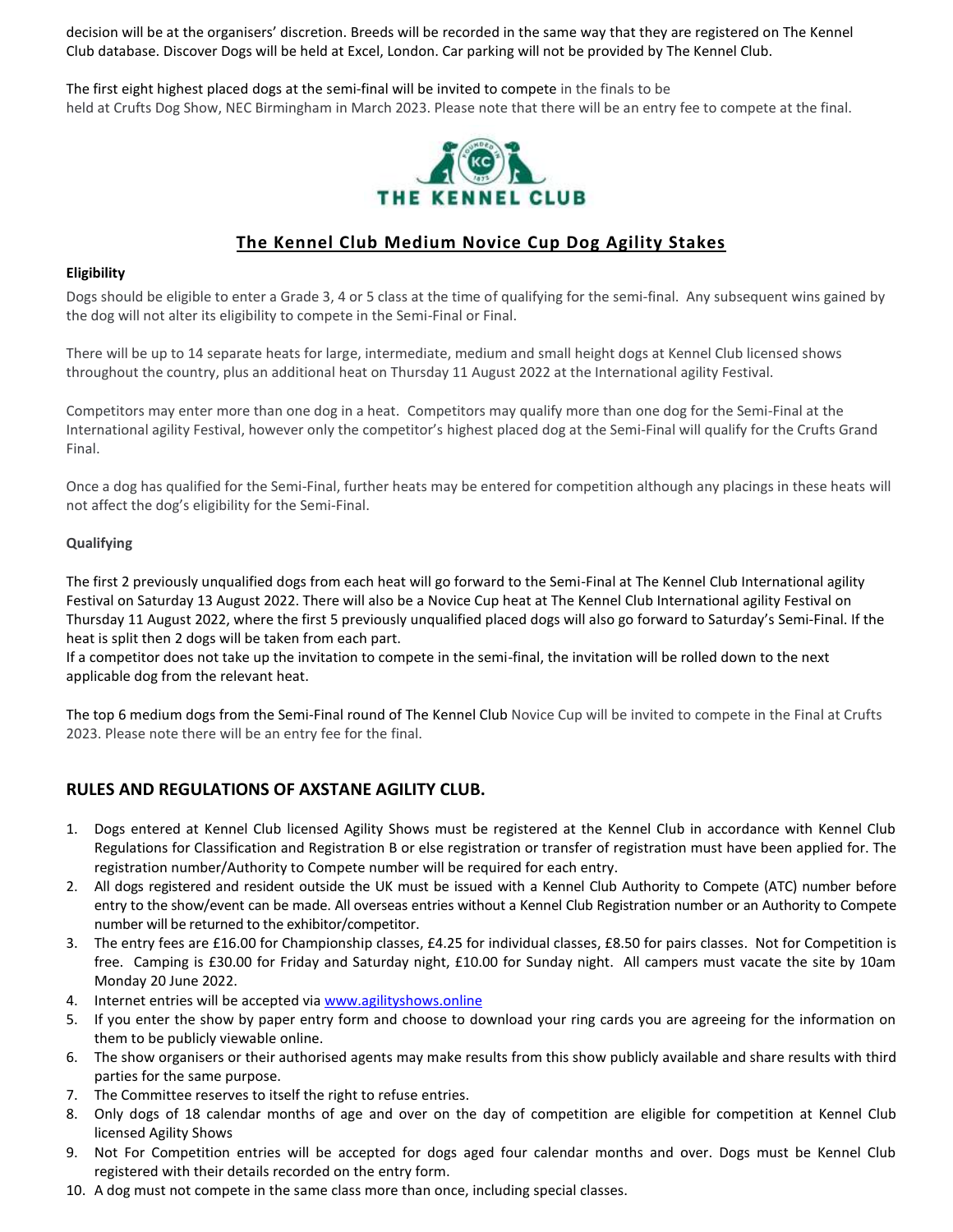- 11. No bitch in season is allowed to compete.
- 12. The mating of bitches within the precincts of the competition is forbidden.
- 13. No person shall carry out punitive correction or harsh handling of a dog at any time within the boundaries of the Show.
- 14. Dogs must not wear any type of slip or half-slip collar or lead when under test. A single flat, close fitting, leather or webbing collar is permitted, providing the only attachment is a plain identification panel as an integral part of the collar i.e. not attached by a ring.
- 15. Should a judge be unable to fulfil the appointment to judge the Committee reserves the right to appoint another judge.
- 16. No competitor shall impugn the decision of the judge or judges.
- 17. Refer to the front cover for details of the Show sponsors.
- 18. Kennel Club Standard marking Regulations apply in all standard classes.
- 19. Anysize Jumping Classes (Special) The handler may choose which height is best for their dog, regardless of their dog's size. The jump height options are:

Jump heights will be 20cms, long jump (if used) will be maximum 2 units.

Jump heights will be 30cms, long jump (if used) will be maximum 3 units.

Jump heights will be 40cms, long jump (if used) will be maximum 4 units.

- 20. The height limit for dogs.
	- a. Large Dogs For dogs measuring over 500mm at the withers.
	- b. Intermediate Dogs For dogs measuring over 430mm and measuring 500mm or under at the withers.
	- c. Medium Dogs For dogs measuring over 350mm and measuring 430mm or under at the withers.
	- d. Small Dogs For dogs measuring 350mm or under at the withers.
- 21. Judges at an Agility Show may not enter for competition a dog which is recorded in their ownership or part ownership; or handle a dog at the Show at which they are judging. Dogs may be disqualified if proved to have been handled in the class by the scheduled judge's spouse or immediate family, or resident at the same address as the scheduled judge.
- 22. Removal of dogs from Competition:

Following discussion between the show management and/or a veterinary surgeon, a dog shall be prevented from competing and/or removed from an Agility Show if it is:-

- a. A bitch which is in season.
- b. Suffering from any infectious or contagious disease.
- c. Interfering with the safety or chance of winning of an opponent.
- d. Of such temperament or is so much out of control as to be a danger to the safety of any person or other animal.
- e. Likely to cause suffering to the dog if it continues competing. The circumstances of such a removal shall be recorded in the competition/show Incident Book and submitted to the Kennel Club.
- 23. Dog Agility is a competitive and physically strenuous activity. It is the responsibility of the owner/handler to ensure their dog is 'fit for function' and that they themselves are fit to take part. By signing the entry form you confirm that to the best of your knowledge your dog is fit and able to take part in Agility classes on the day of the show.
- 24. In estimating the number of awards won, all wins up to and including 25 days before the start of the competition, (i.e. 24 May 2022), shall be counted when entering for any class. For these purposes a competition shall be defined as all classes covered within the same schedule. In the event that a dog becomes eligible for the next grade at a particular show, after the entry for that show has been sent, it is the competitor's responsibility to notify the show secretary (preferably by e-mail to [enquiries@agilityaid.co.uk\)](mailto:enquiries@agilityaid.co.uk) at least 14 days before the date of the show (i.e. by 3 June 2022). The dog will then be moved into the appropriate class(es) for the next grade. The dog must be moved into the corresponding number of classes as were entered at the lower grade. If there are fewer or no classes available for the next grade the competitor will be offered a refund of the relevant entry fees.
- 25. Should circumstances so dictate the Society, in consultation with the Judges, may alter arrangements as necessary. Such changes and the circumstances surrounding them must be reported to the Kennel Club.
- 26. In the event that the show is cancelled due to unforeseen circumstances, the Club/Society will refund fees, less reasonably incurred expenses. If the show processor has the provisions to do so, competitors will be refunded in the manner in which they had entered the show, but in any event the Club/Society will refund fees within 3 months of the show date to all those who had entered and requested a refund within 1 month of the show date.
- 27. In case of cancellation of the show within seven days of the show date, notification will be sent to the relevant web sites and posted on Axstane Agility Club Championship Show and other applicable facebook groups where possible. It will be the competitor's responsibility to check with these services if continuation of the show is in doubt.
- 28. Except for mobility aids, nothing shall be carried in the hand while the dog is under test and food shall not be given to a dog whilst in the ring. Competitors are prohibited from wearing bags or leads whilst under test.
- 29. Should a judge deem a re-run is required, any result and/or faults gained in the previous run must be discounted.
- 30. Ballot for Championship Class Running Orders

 Agility Round and Jumping Round – A draw for the running order of the Agility and Jumping Rounds will be made prior to the show. The relevant competitors will be notified before the day of the show. The dogs must run in the order in which they are drawn.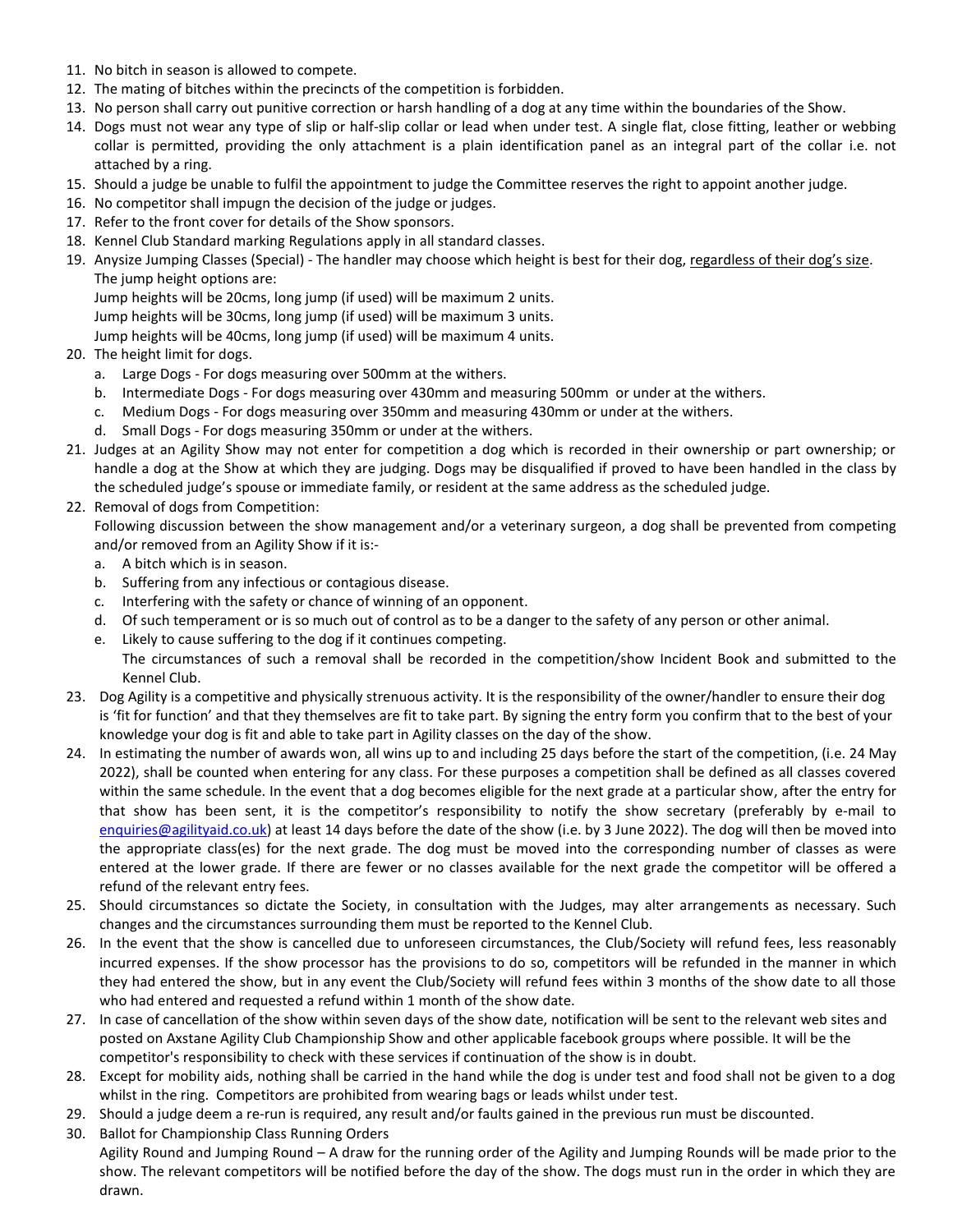Final Agility Round – Dogs to run in reverse order to their combined placings at the end of the first two rounds.

- 31. Separate entry forms must be completed by each owner and must be signed by the owner or his authorised agent in accordance with provisions specified thereon. Entry forms must be accompanied with the appropriate fees.
- 32. Competition of Dogs Suffering from Contagious or Infectious Disease No dogs suffering from infectious or contagious disease or having been exposed to such disease during the period of 21 days prior to the Competition may compete. Competitors infringing the Regulation will be liable to be fined and/or dealt with under Kennel Club Rule A11.
- 33. Animals in Event

 No animal other than one officially entered shall be brought into the precincts of the event during its continuance, except any dogs registered to assist the disabled, or dogs required for educational or instructional purposes or by permission of the Board.

 However, at the discretion of the show society, a dog brought to the show by a spectator may be admitted into the precincts of the dog show, with the proviso that those in charge of the dog sign a declaration confirming the dog is free from disease and that the dog will be kept under proper control at all times.

- 34. A pay on the day class will be held if time permits.
- 35. A practice ring may be available to dogs entered for competition at the show, if space allows. This ring must be supervised by a responsible adult with agility knowledge.
- 36. Welfare of Dogs An owner (or competitor) whose dog is entered at a Kennel Club licensed event should take all reasonable steps to ensure the needs of their dog is met, and should not knowingly put their dog's health and welfare at risk by any action, default, omission or otherwise. A breach of this Regulation may be referred to the Kennel Club Board for disciplinary action under Kennel Club Rules and Regulations. The use of pinch collars, electronic shock collars, or prong collars, is not permitted at any Agility show licensed by the Kennel Club. This shall apply at the venue and within the precincts of the show.
- 37. All dogs must be under control and are the responsibility of the accompanying handler.
- 38. Any owner, competitor, handler or other person in charge of a dog is required to remove, as soon as possible any fouling caused by their dog(s) at the event and within the environs of the event.
- 39. Axstane Agility Club Committee does not accept any responsibility for losses, damage, injuries or errors arising from any cause whatsoever, or for exhibitors missing their classes.
- **40. NO EXERCISING OF DOGS ALLOWED ON FOOTBALL PLAYING FIELDS. COMPETITORS FAILING TO ADHERE TO THIS RULE WILL BE ASKED TO LEAVE THE SHOW.**
- 41. Detailed rules for Kennel Club Qualifiers: see pages 6, 7 & 8.
- 42. It is the competitor's responsibility to be available for their class and running order. Competitors must run as close to their running order as possible. Failure to do so may be reported to the Kennel Club. In Championship classes competitors must run in exact running order specified in the Regulations.
- 43. NOTE: Children under the age of 11 are the responsibility of a Parent or Guardian and must be supervised at all times including when competing.

### **AWARDS AND TROPHIES**

- **Trophies:** Trophies will be dependent upon class entries (except classes 40, 41, 81 and 82 where no trophies will be awarded, instead toys will be awarded to the top 3 dogs). 1 to 20 entries - First Place Only. 21 to 39 entries - First and Second Place. 40 and over entries - First to Third Place.
- **Rosettes:** to at least 10% of the class entry Clear round rosettes in all classes but must be collected on the day from the relevant score tent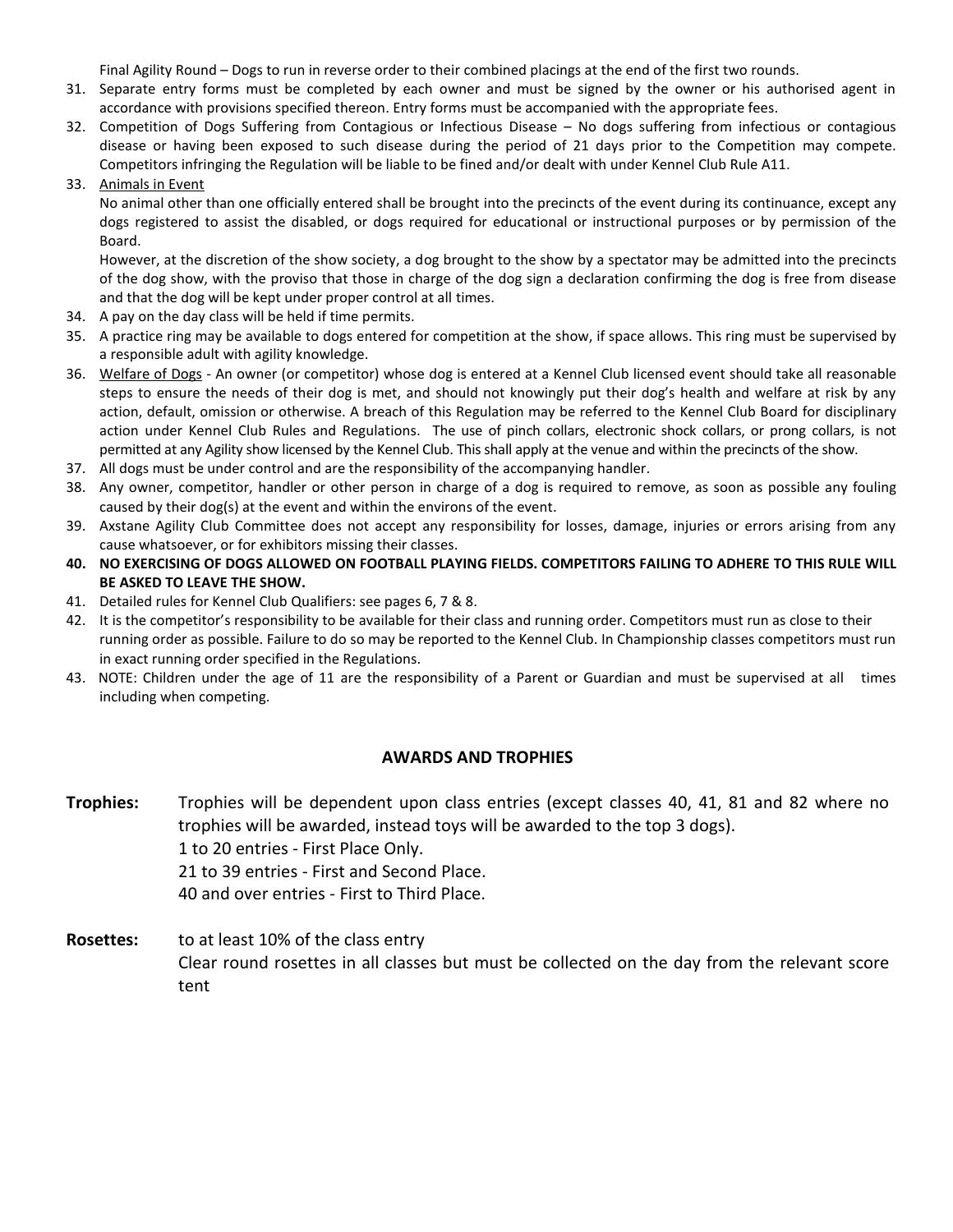#### **AXSTANE AGILITY CLUB**

### **Championship & Premier Agility Show – Saturday 18 & Sunday 19 June 2022**

**at Orsett Show Ground, Rectory Rd, Orsett, Essex RM16 3JT**

This form must be used by one person only (or partnership). Writing MUST BE IN INK OR INDELIBLE PENCIL. Use one line only for each dog. The name of the dog and all details as recorded with the Kennel Club must be given on this entry form. If an error is made, the dog may be disqualified by the Committee of The Kennel Club. All dogs must be REGISTERED at the Kennel Club in the name of the owner. If the registration or transfer of ownership has not been confirmed it must be applied for before the closing date of entries. In case of dispute proof of postage of such applications may be required by The Kennel Club. Dogs under 18 months of age on the day of Competition cannot be entered for competition. On no account will entries be accepted without fees. If a dog is in the process of Registration or Transfer at the time entry is made, add<br>the lett dogs aged four calendar months and over. Any bank charges incurred through incorrectly completed or dishonoured cheques will be passed on to the owner concerned. The Kennel Club Authority to Compete (ATC Number) for dogs resident outside of the UK must be stated or the entry will be returned. PLEASE CHECK ALL DETAILS BEFORE POSTING. NOTE: Children under the age of 11 are the responsibility of a Parent or Guardian and must be supervised at all times including when competing. **HANDLER (please also complete section below if handler is different to owner(s)) Name: ………………………………………………………… Tel No: ………………………………………………………… Mobile: ………………………………………………………… e-mail: ………………………………………………………… Address: …………………………………………………… ……………………………………………………………….. ……………………………………………………………….. …………………….. Post Code: …………………….** A dog must at the time of entry for the competition, be registered as required by Kennel Club Ltd Rules and Regulations **I confirm that my Small / Medium / Intermediate dog(s) will be measured prior to competing Tick or sign here**

|                                                                                                 | in the owner's name (or else registration or transfer of registration applied for) |        |                           |                             |       |                 |                |
|-------------------------------------------------------------------------------------------------|------------------------------------------------------------------------------------|--------|---------------------------|-----------------------------|-------|-----------------|----------------|
| <b>*KC Registered Name</b><br>of Dog                                                            | *KC Reg No/<br><b>Stud Book/ATC</b><br>No.                                         | *Breed | $*$ Dog /<br><b>Bitch</b> | *Date<br>оf<br><b>Birth</b> | Grade | Size<br>S/M/I/L | <b>Classes</b> |
|                                                                                                 |                                                                                    |        |                           |                             |       |                 |                |
|                                                                                                 |                                                                                    |        |                           |                             |       |                 |                |
|                                                                                                 |                                                                                    |        |                           |                             |       |                 |                |
|                                                                                                 |                                                                                    |        |                           |                             |       |                 |                |
| *These details must be given in terms identical with registration of the dog at the Kennel Club |                                                                                    |        |                           |                             |       |                 |                |

| <b>Small/Mixi Pairs</b><br>(all dogs MUST be entered by owners on individual entry forms for eligibility for pairs) | <b>CLOSING DATE</b>                      |  |                                                |  |
|---------------------------------------------------------------------------------------------------------------------|------------------------------------------|--|------------------------------------------------|--|
| <b>KC REGISTERED NAME OF DOG</b>                                                                                    | <b>HANDLER</b><br><b>Size</b><br>S/M/I/L |  |                                                |  |
|                                                                                                                     |                                          |  | Use only this form or                          |  |
|                                                                                                                     |                                          |  | photocopies Incorrect<br>forms may be returned |  |

ENTER NFC's OVERLEAF – must be aged 4 months or over and registered with the KC or name applied  $for$ 

| .                                                                                                             |                                                                                                                                                                                                                                                                                    |                                                                                                                                                                                                                                                                                                                             |                                                                                                                                                                 |           |                                                     |
|---------------------------------------------------------------------------------------------------------------|------------------------------------------------------------------------------------------------------------------------------------------------------------------------------------------------------------------------------------------------------------------------------------|-----------------------------------------------------------------------------------------------------------------------------------------------------------------------------------------------------------------------------------------------------------------------------------------------------------------------------|-----------------------------------------------------------------------------------------------------------------------------------------------------------------|-----------|-----------------------------------------------------|
| <b>OWNER(s)</b> (if different to handler):<br>Details must be identical with registration of dog at<br>the KC | <b>DECLARATION</b> I/We agree to submit to and be<br>bound by Kennel Club Ltd Rules & Regulations in their<br>present form or as they may be amended from time to<br>time in relation to all canine matters with which the<br>Kennel Club is concerned and that this entry is made |                                                                                                                                                                                                                                                                                                                             | Signature of Owner(s) (or<br>Authorised Agent)                                                                                                                  |           |                                                     |
|                                                                                                               | upon the basis that all current single or joint registered<br>owners of this dog(s) have authorised/consented to<br>this entry.<br>I/We also undertake to abide by the Regulations of this                                                                                         |                                                                                                                                                                                                                                                                                                                             | <br>Date                                                                                                                                                        |           |                                                     |
|                                                                                                               |                                                                                                                                                                                                                                                                                    | Show and not to bring to the Show any dog which has<br>contracted or been knowingly exposed to any infectious<br>Internet entries via:<br>or contagious disease during the 21 days prior to the<br>Show, or which is suffering from a visible condition<br><b>Agility</b><br>which adversely affects its health or welfare. |                                                                                                                                                                 |           |                                                     |
| NB Ring cards will be sent to the Handler                                                                     |                                                                                                                                                                                                                                                                                    | Requlations.                                                                                                                                                                                                                                                                                                                | I/We further declare that I/we believe to the best of<br>my/our knowledge that my/our dogs are not liable to<br>disqualification under Kennel Club Agility Show |           | <b>Shows Online</b><br>www.ag/Vtyshows.online       |
| <b>Entries and fees to:</b>                                                                                   | <b>Entries:</b>                                                                                                                                                                                                                                                                    |                                                                                                                                                                                                                                                                                                                             |                                                                                                                                                                 |           | ON NO ACCOUNT WILL ENTRIES BE ACCEPTED WITHOUT FEES |
| <b>Axstane Agility Club</b>                                                                                   | .                                                                                                                                                                                                                                                                                  | Championship                                                                                                                                                                                                                                                                                                                | @ £16.00                                                                                                                                                        | Per class | $E$                                                 |
| c/o Agility Aid                                                                                               | .                                                                                                                                                                                                                                                                                  | Classes                                                                                                                                                                                                                                                                                                                     | @ £ 4.25                                                                                                                                                        | Per class | $E$                                                 |
| 30 Groveside, Henlow                                                                                          | .                                                                                                                                                                                                                                                                                  | Pairs                                                                                                                                                                                                                                                                                                                       | @ £ 8.50                                                                                                                                                        | Per pair  | $E$                                                 |
| Beds, SG16 6AP                                                                                                | .                                                                                                                                                                                                                                                                                  | Camping                                                                                                                                                                                                                                                                                                                     | @E30.00                                                                                                                                                         | Per unit  | $E$                                                 |
|                                                                                                               |                                                                                                                                                                                                                                                                                    | Camping Sunday night @ £10.00 per unit                                                                                                                                                                                                                                                                                      |                                                                                                                                                                 |           | $E$                                                 |
| Cheques payable to:<br><b>Axstane Agility Club</b>                                                            | If your entry depends on availability of camping, please check before entering<br>Please tick if you would like to download your ring cards etc from<br>www.agilityaid.co.uk / www.agilityshows.online - see rule 5<br>(do not pay postage)                                        |                                                                                                                                                                                                                                                                                                                             |                                                                                                                                                                 |           | $f$ <sub>1</sub> 2.00                               |
|                                                                                                               |                                                                                                                                                                                                                                                                                    |                                                                                                                                                                                                                                                                                                                             |                                                                                                                                                                 | TOTAL     | £                                                   |
|                                                                                                               |                                                                                                                                                                                                                                                                                    |                                                                                                                                                                                                                                                                                                                             |                                                                                                                                                                 |           |                                                     |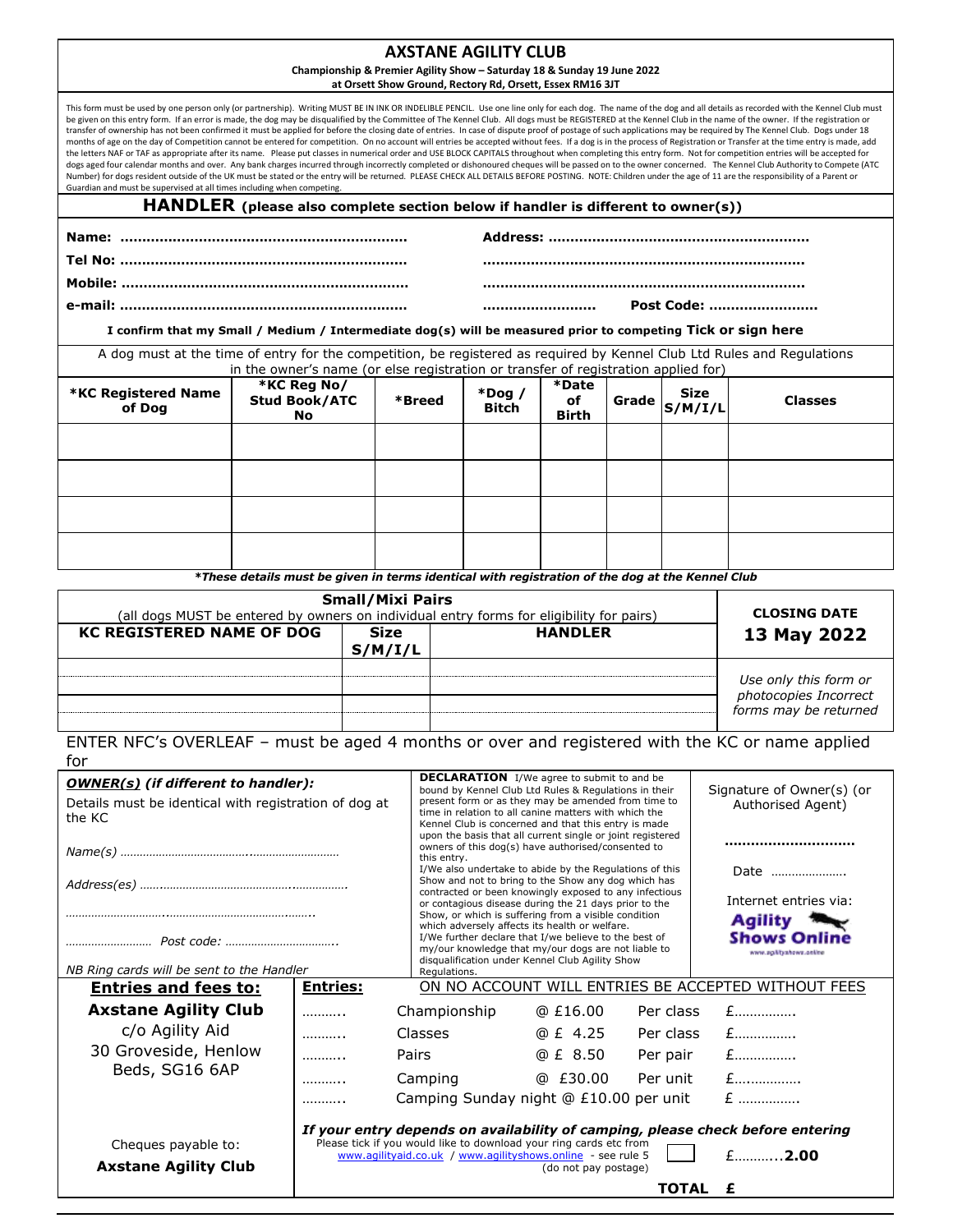## **CAMPING IS LIMITED TO 250 UNITS. Please complete the camping request form and send with cheque for £30.00 or £40.00 if you wish to camp until 10am Monday**

|                    | <b>CAMPING PITCHES ARE NOT TRANSFERABLE</b> |         |                                                                                         |       |            |    |  |
|--------------------|---------------------------------------------|---------|-----------------------------------------------------------------------------------------|-------|------------|----|--|
|                    |                                             |         | PLEASE CAN YOU HELP AT OUR SHOW? (Lunch for anyone that helps for more than half a day) |       |            |    |  |
|                    | Anv                                         |         |                                                                                         |       |            |    |  |
| <b>Please tick</b> | Job                                         | Scrimer | Caller                                                                                  | Jumps | Pads/Leads |    |  |
| On:                | Sat:                                        | am      | рm                                                                                      | Sun:  | am         | рm |  |
| Name(s):           |                                             |         |                                                                                         |       |            |    |  |

### **Please Enter Details for NOT FOR COMPETITION (NFC) Dogs Below**

(They must be aged 4 months or over and registered with the Kennel Club or name applied for)

| <b>KC Registered Name of Dog</b> | <b>KC Reg No/Stud</b><br><b>Book/ATC No</b> | <b>Breed</b> | Dog / Bitch | Date of Birth |
|----------------------------------|---------------------------------------------|--------------|-------------|---------------|
|                                  |                                             |              |             |               |
|                                  |                                             |              |             |               |
|                                  |                                             |              |             |               |
|                                  |                                             |              |             |               |

### **CHAMPIONSHIP ENTRY FORM**

**Please Enter Details of your Eligibility for Small Championship Class 1 below:**

| <b>KC Registered Name of Dog</b> | <b>Society</b> | <b>Show Date</b> | <b>Class</b> | Place |
|----------------------------------|----------------|------------------|--------------|-------|
|                                  |                |                  |              |       |
|                                  |                |                  |              |       |
|                                  |                |                  |              |       |
|                                  |                |                  |              |       |
|                                  |                |                  |              |       |
|                                  |                |                  |              |       |
|                                  |                |                  |              |       |
|                                  |                |                  |              |       |
|                                  |                |                  |              |       |
|                                  |                |                  |              |       |

### **Please Enter Details of your Eligibility for Medium Championship Class 8 below:**

| <b>KC Registered Name of Dog</b> | <b>Society</b> | <b>Show Date</b> | Class | Place |
|----------------------------------|----------------|------------------|-------|-------|
|                                  |                |                  |       |       |
|                                  |                |                  |       |       |
|                                  |                |                  |       |       |
|                                  |                |                  |       |       |
|                                  |                |                  |       |       |

Your name will appear in the Catalogue. Tick to object to publication. See our Privacy Notice for more information. The Privacy Notice sets out how we keep your data safely and compliantly.

#### **DOGS IN VEHICLES ON HOT DAYS**

Your dog is vulnerable and **AT RISK** if left in a vehicle in high temperatures and even on days considered as slightly warm. Please take care of your dog. If your dog is found to be at risk, forcible entry to your vehicle may be necessary without liability for any damage caused.